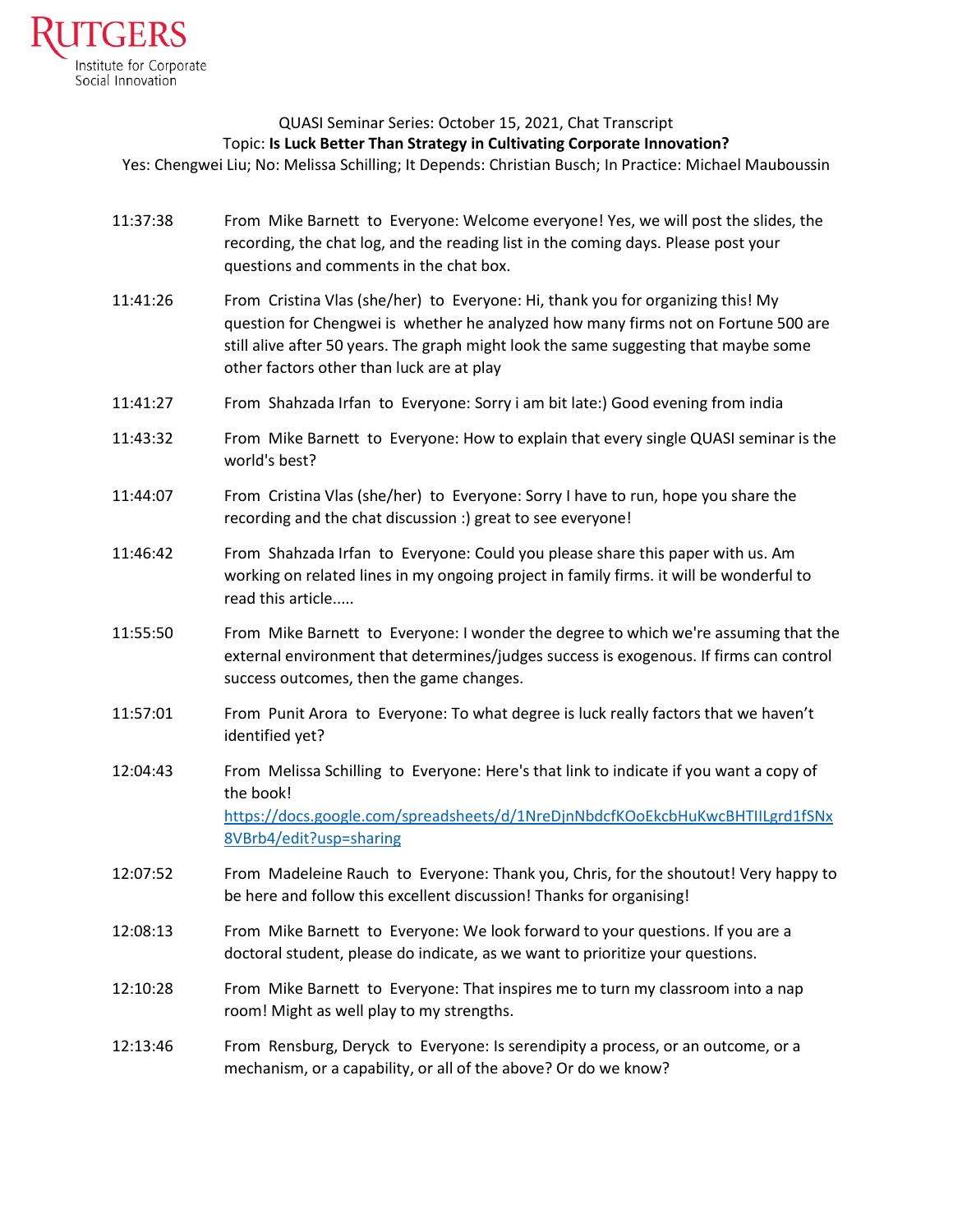

| 12:18:21 | From Tanja Ohlson to Everyone: To all presenters: what role does intent play in          |
|----------|------------------------------------------------------------------------------------------|
|          | answering the question about luck vs strategy? What I mean by that: I assume that most   |
|          | innovators are not strategy profs or high-achieving MBAs, thus not trained in all the    |
|          | things that can be strategically managed. Still, some set up structures in ways that are |
|          | beneficial because it seemed the most logical to them. Is this luck, cultivating         |
|          | serendipity, quick thinking without recognising that common sense really is not that     |
|          | common?                                                                                  |

- 12:29:06 From Mike Barnett to Everyone: Is that different from Danny Miller's Icarus Paradox?
- 12:35:26 From Ellie Okada to Everyone: Regarding "Luck": I understand the cognizing, searching, reconfiguring, and legitimizing limits (CSRL limits). Attractive behavioral opportunities are "protected by strong limits that deter deliberation, learning, change, and being contrarian." However, your paper also mentions that overcoming the CSRL limits leads to enjoy premium. Then, why overcoming the CSRL limits corresponds to "luck"?
- 12:37:16 From Keyvan Maleki to Everyone: Strategies changes over time some become outdated, challenged, discarded…. Can we say the same thing about luck? Or it's apple orange thing?
- 12:41:26 From Chengwei Liu to Everyone: Exactly, luck can reflect our ignorance. Decomposing luck reliably requires counterfactuals but we rarely have the privilege to do that (Pearl's book on causality is the best reference on this). One problem is that in biz schools we too often focus on the samples of one or few and over attribute favourable variance to the agents who happen to be there.
- 12:41:38 From Shahzada Irfan to Everyone: Is luck really measurable in absolute terms? from strategic perspective?
- 12:41:49 From Melissa Schilling to Everyone: What is "Zemblanity" Christian?
- 12:43:36 From Dr. Christian Busch to Everyone: @Melissa: Zemblanity: The opposite of serendipity (along the lines of making unlucky discoveries by design)
- 12:43:38 From Melissa Schilling to Everyone: Chengwei, all of your survival lines had a big drop in what would have been the same year (based on their years from start date) -- what was going on there?
- 12:44:37 From Chengwei Liu to Everyone: @Melissa: that's when in 1995 they changed the formula and included retailers and banks
- 12:45:59 From Melissa Schilling to Everyone: @Chengwei, if you take out that drop are the lines still significantly spread apart?
- 12:48:03 From Chengwei Liu to Everyone: @Melissa, yes, the trends are still robust against the 1995 shock
- 12:51:04 From Xuanye Li to Everyone: Thank you for organizing this! My question for Dr. Chengwei Liu Is there an assumption in comparing outliers VS good/average firms that outliers and good/average firms are under the same mechanism in firm operation? By